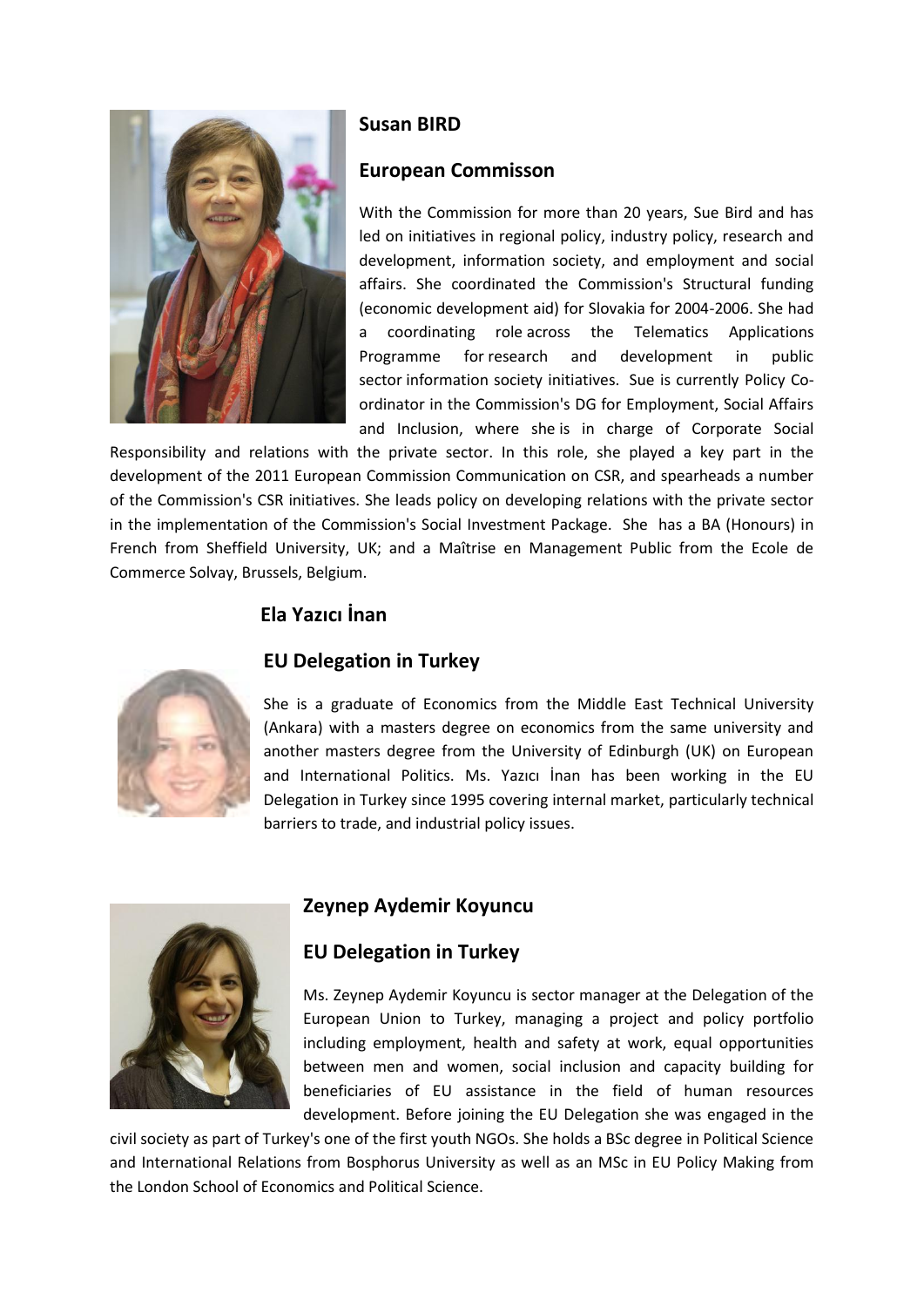

# **Emily Sims ILO**

Emily Sims is a Senior Specialist in the ILO Programme on Multinational Enterprises and Social Policy and manager of the ILO Helpdesk for Business. She has also been involved in drafting of the labour component of various key CSR instruments, including ISO 26000 and the update of the OECD Guidelines, and has provided technical assistance to a range of industry and multi-stakeholder initiatives. She is the author of numerous articles and co-author of two books: Corporate Success through People and Labour-

Management Cooperation in SMEs: Forms and Factors. Her research currently focuses on the potential synergies between public regulation of the workplace and company and industry social responsibility initiatives. Emily is trained at the graduate level in both law and economics (Juris Doctor, Yale Law School; MSc in economics, London School of Economics).



## **Hanni Rosenbaum**

#### **BIAC**

Hanni Rosenbaum is Senior Policy Manager at the Business and Industry Advisory Committee to the OECD (BIAC), an independent international business association devoted to advising policy makers at OECD on the many diversified issues of globalisation and the world economy. She currently manages BIAC's activities in the areas of investment, corporate responsibility, anti-bribery, corporate governance and environmental policy and is in charge of coordinating business input to discussions related to the OECD Guidelines for Multinational Enterprises (MNEs), a comprehensive set of recommendations on responsible business conduct addressed by governments to MNEs operating in or from adhering countries. Prior to joining BIAC, Ms. Rosenbaum worked at the Nürburgring GmbH in Germany, the European Parliament in Brussels/France, and BIR, the global recycling industry association, in Brussels. Ms. Rosenbaum holds advanced degrees in French and

English from Cologne University, in applied economic sciences from the Hautes Etudes Commerciales (HEC) in Brussels and in international relations from the Centre for Diplomatic and Strategic Studies in Paris. She has German and French nationalities. She practices karate and enjoys tennis, traveling and languages.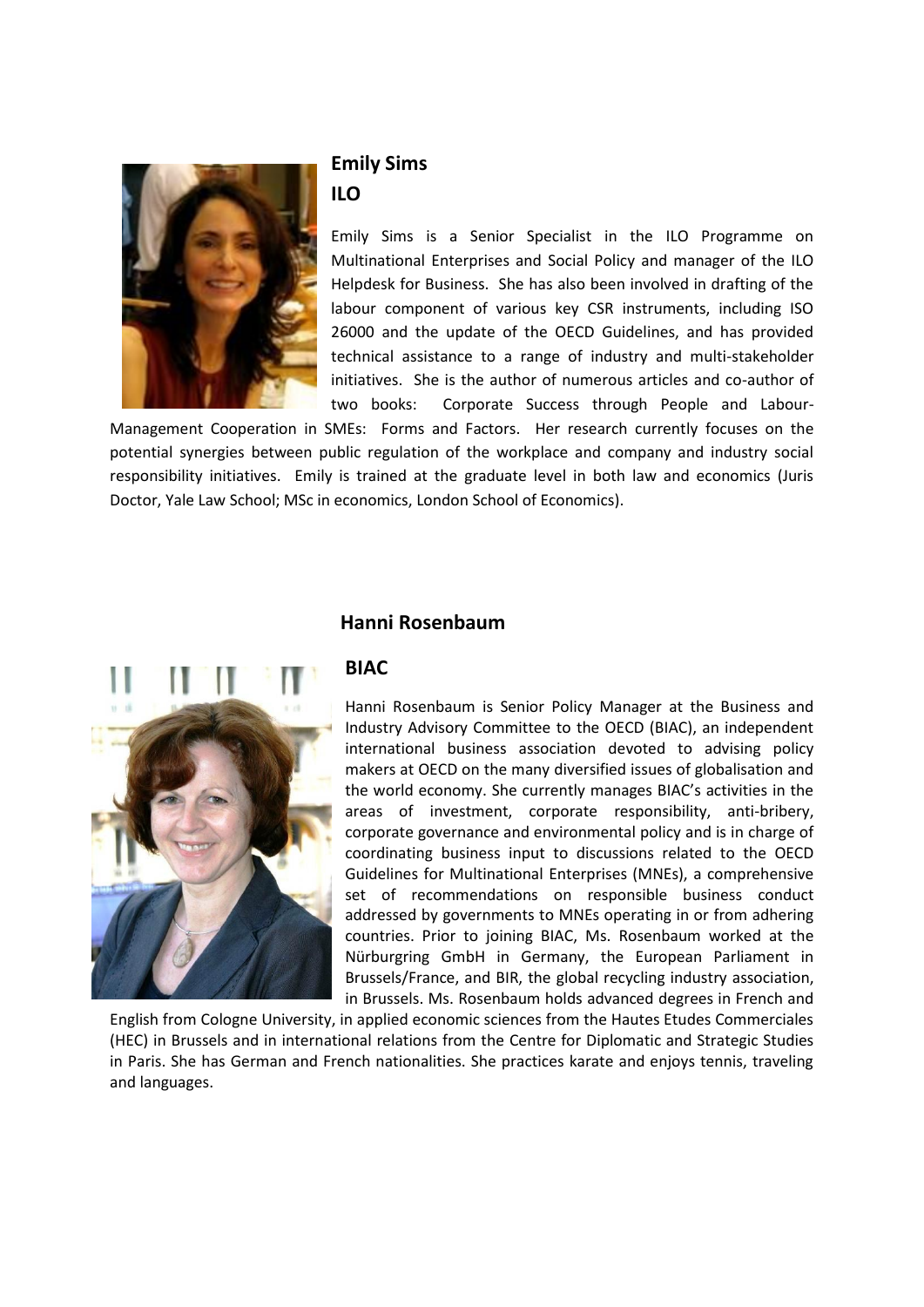

# **Barbara Greutter EMEA HR Director at Galderma SA**

Barbara Greutter is EMEA HR Director at Galderma SA, heading HR for a region of more than 20 countries and leading multiple change projects in this fast growing pharmaceutical company. She is currently doing a post-graduate degree in "Responsible Management" at Steinbeis University in Berlin and, as part of her studies, collaborates with the IOE on the "CSR for All" Project. Before joining Galderma, Barbara

Greutter worked in various HR roles in companies like Starbucks, Hoffmann-La Roche and General Electric, where she started her HR Career and graduated from the HR Leadership Program. Barbara holds a degree in Business Administration and a post-graduate degree in Intercultural Competencies. Originally from Austria, she has been living and working internationally for 15 years and has written various publications on intercultural management. She also is a lecturer at the University for Applied Sciences in Berne. She currently lives in Lausanne, Switzerland.



# **Matthias Thorns**

#### **IOE**

Matthias Thorns received his PHD from European Integration- European Studies, University of Hannover after getting his master from History and Philosophy, University of Hannover and the University of Bristol. He worked respectively as adviser for Social Affairs, BUSINESSEUROPE in

Bruseels; as Adviser for European and International Affairs in Confederation of German Employers (BDA); and as the deputy director European and International Affairs, Confederation of German Employers (BDA) in Berlin. He is currently working as Senior Adviser in the International Organisation of Employers (IOE) in Geneva.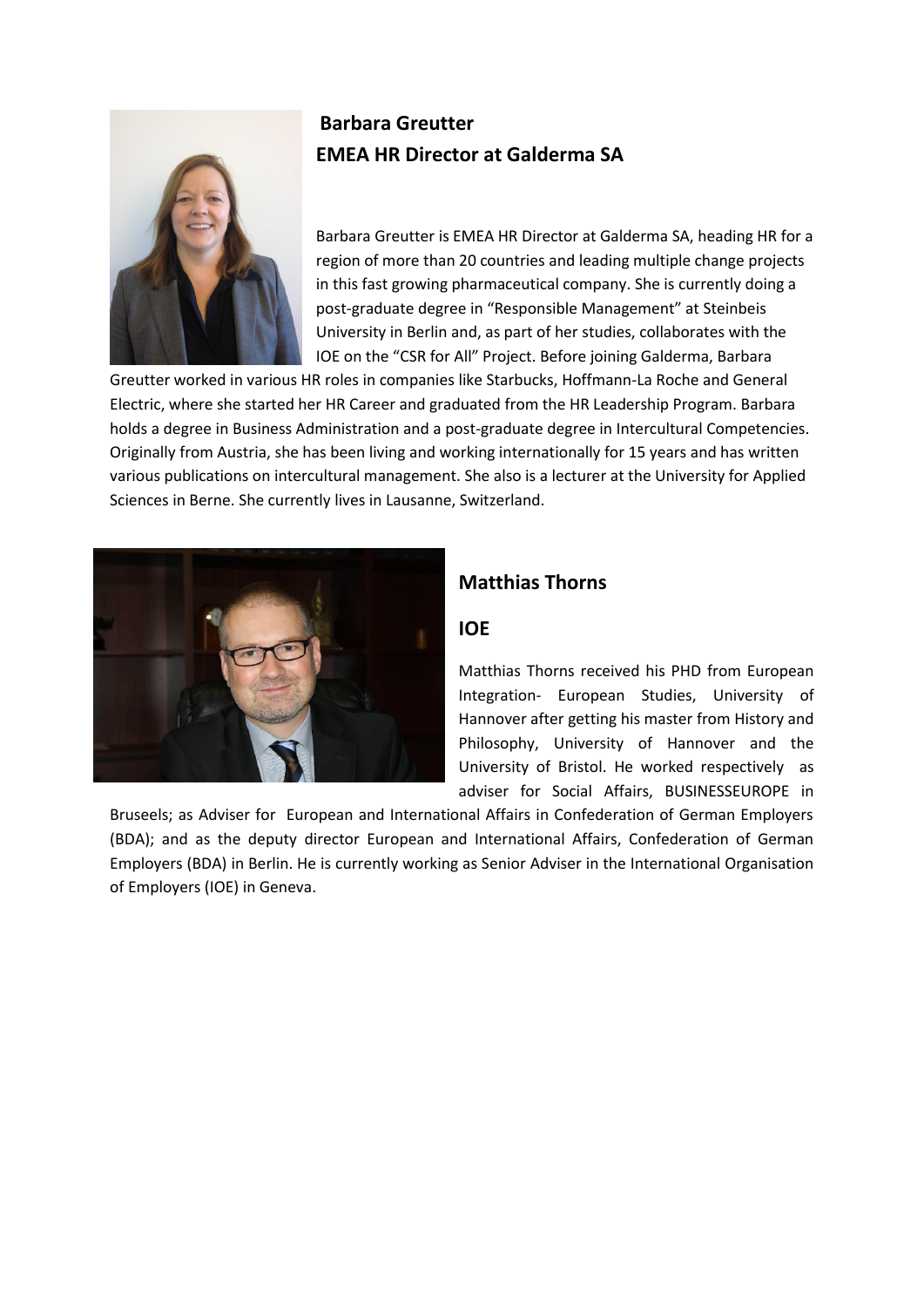

#### **Jeanne Schmitt**

# **International Training Centre of the International Labour Organization**

Jeanne Schmitt is the Senior Programme Officer, Programme for Employers' Activities at the International Training Centre of the

International Labour Organization. She joined the Programme for Employers' Activities of the ITCILO in 2008. She is in charge of designing, organising and implementing training activities for staff and board members of Employers' Organizations worldwide. She also deals with training material development on different issues such as lobbying, effective services development, industrial relations and social dialogue etc. and is managing donor funded capacity-building projects. She previously was Senior Adviser in charge of Social Affairs within BUSINESSEUROPE, the Confederation of European Business. At the beginning of her career, she worked in a consultancy company on international projects. Jeanne has a legal background and holds master degrees in Labour and European Law from the University of Nanterre (France) and Dresden (Germany).



# **Ceyhun Göcenoğlu**

#### **IBM**

Ceyhun Göcenoğlu aims to develop sustainable cooperation among institutions by his tasks both in non-governmental organizations and private sector. He has worked in British Council, Vodafone and Turk Telekom to develop inter-sectoral dynamics in the areas of institutional and industrial relations. He received his master's degree in Corporate Governance and Ethics from Birkbeck College, University of London with the British Government grant. He is presently a PhD student of the Public Relations department in the Faculty of Communication, Marmara University. Ceyhun Göcenoğlu, who is a board

member of Corporate Social Responsibility Association of Turkey, is currently working as the manager of Corporate Social Responsibility Programs at IBM Turk.